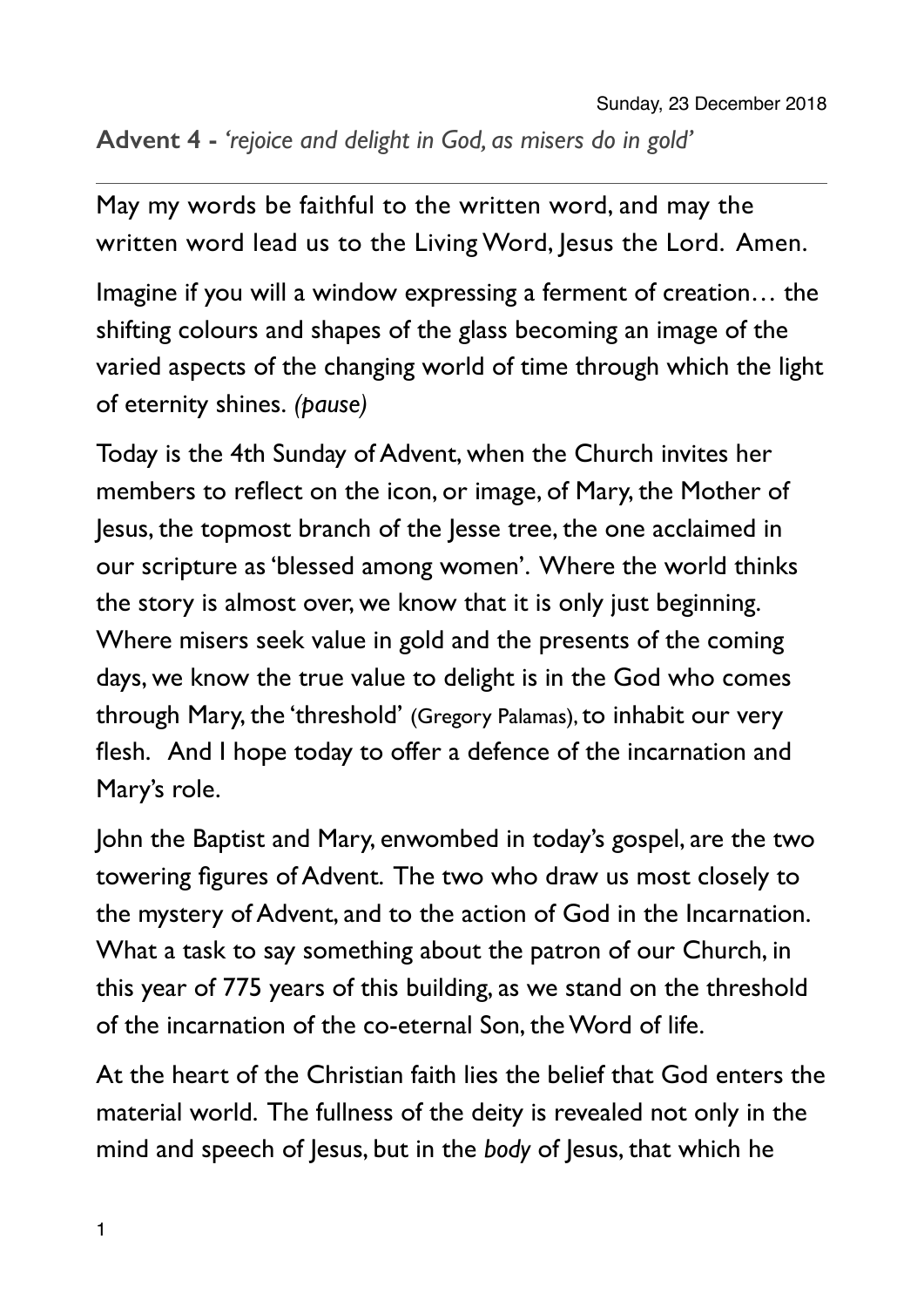took from Mary - that in which Christ is most at one with us. Yes, Jesus knew the most basic of human experiences, needs and satisfactions, fulfilment and anxieties - because of the soil in which the divine is revealed and grows. For God has entered into the very processes of birth and embodied life.

The faith which we express as we think of Incarnation - God with us (Immanuel) - is that in spite of all the empirical disorder and decay, the human is capable of the divine. It is precisely because of this that Mary is seen in much Christian tradition as the joy of joys, the joy of all creation. For in Mary there is a meeting of opposites, of God and humankind, of flesh and spirit, of time and eternity; as from the little clan of Bethlehem, comes forth one to rule from the ancient of days (Micah 5).

For some, the idea of Mary as special is challenging. To such, I point out that without Mary, there is no place for Christ to take flesh. Her role is, I would suggest, undeniable. At the same time, we do need to hold a healthy scepticism. As TS Eliot wrote comparing himself with Marxists, 'They seem so certain of what they believe. My own beliefs are held with a scepticism which I never even hope to be quite rid of.'

So we must hold to an openness to God's means of communication. As the eminent Anglican theologian Richard Hooker expressed it, 'God as the ultimate reality must be approached by many paths; through the witness of nature and of the religious impulse, as well as through the special revelation which God has given us.' To each of these too we must all add our own method, 'only seeking to show how in the end they corroborate one another.'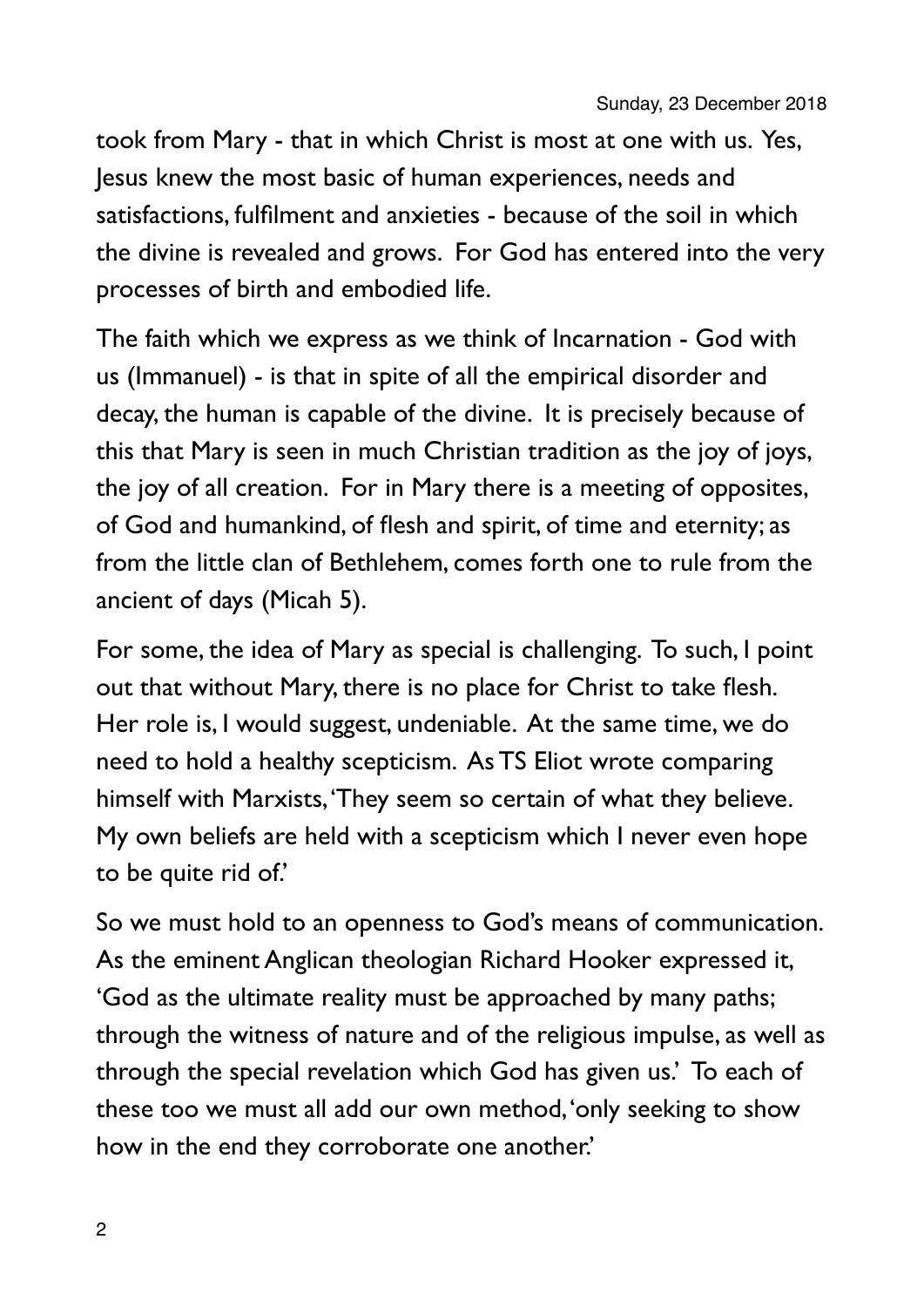As we stand on Advent 4, poised for the explosion of the Incarnation, the birth of God in flesh (the special revelation), we are reminded that ours is a religion of flesh and blood, of Eucharist and Resurrection. And each time we reenact Eucharist - obeying Christ's very command to *do this in remembrance of me, -* we are reminded that 'the powers of the world to come invade the present and already move towards the victory' to come (Francis Paget). In 2 days time we see the 'today' which reminds us that in every Eucharist there is an intersection of the timeless with time (the 'hearts up' of the Sursum Corda). For as we reflect on the Incarnation, we know in our visceral selves that time enters eternity, and there is an alliance of love through which Christ draws us up to be where Christ forever is.

In Mary, the earth has brought forth a Saviour. Remember Genesis 3.19 - 'you are earth and to earth you shall return'? Well here is the fulfilment spoken of in Psalm 85, 'Truth shall spring out of the earth'. It is classic Christian teaching that in the person of the Virgin, humanity co-operates actively with the Spirit to seed the Word of God. There are those who question the Virgin birth. To such views, I'm tempted to point to creation and say that if we believe that God creates from nothing, then a Virgin birth must be a simple task in comparison. And we hold to this because without it, surely we are left without a God inhabiting flesh? There are those who say that God had a true body made in heaven sent down - the German term is fabulous '*senkrecht von oben*' 'straight down from above' - with no contribution from the human side. Yet (as Karl Barth saw in his later writings) we do not truly exalt God by seeking to depress humanity, made in God's image.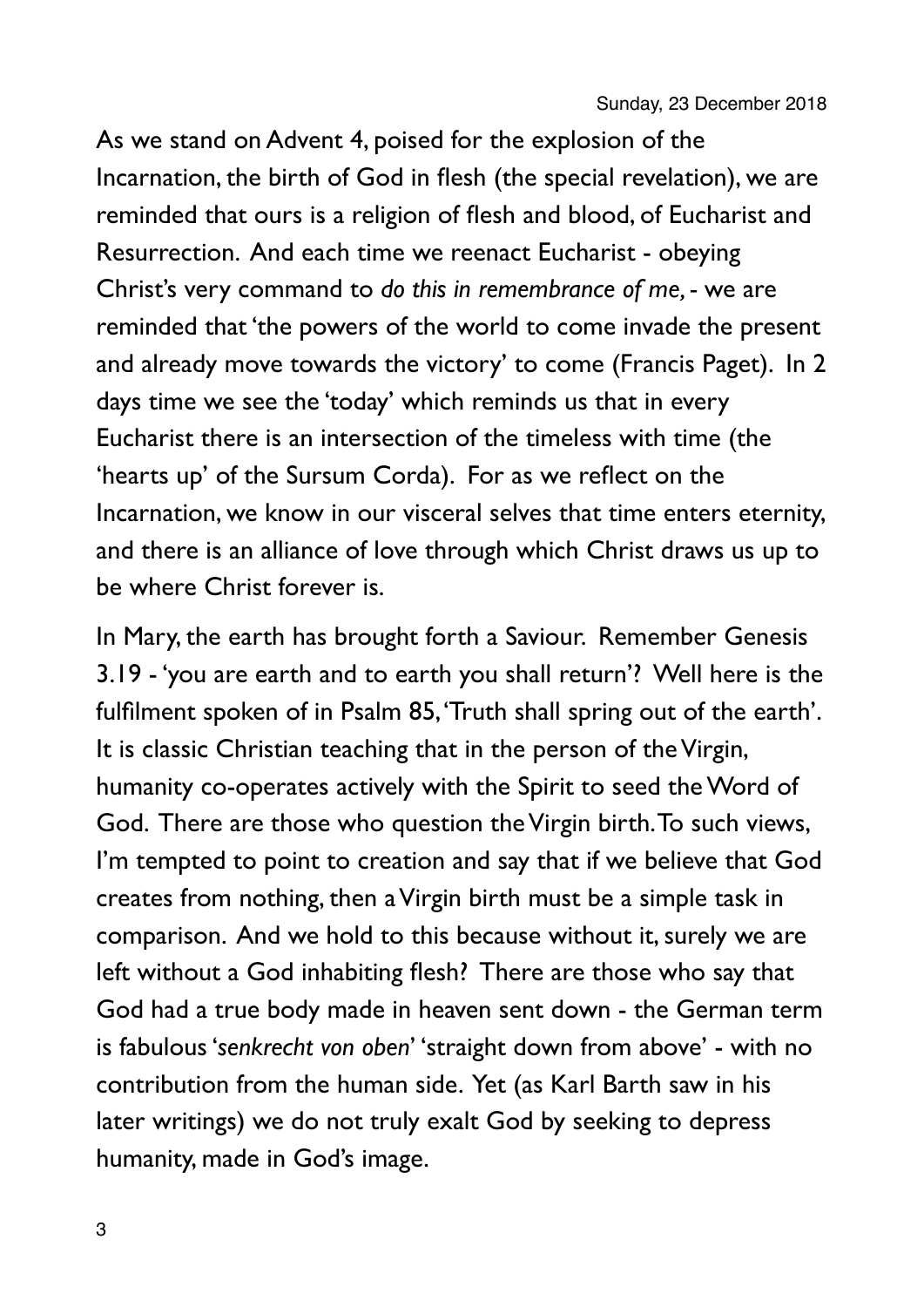Without the real incarnation we are left without human substance joined to the divine, or to put it in a non-technical non-theological term, 'we're stuffed'! Christ as an embryo had to go 'to the root, and repair our nature from the very foundation'. This is an idea set out by Lancelot Andrewes, who goes on to argue that in Christ's time of gestation he was not idle, but 'then and there he even ate out the core of corruption'.

Yes, our God enters into the unknown world of conception and development, the mainly pre-conscious period of mysterious life which lie around the centre of our consciousness. As a 20th century poet put it, we find swimming among 'sea beasts and archetypal monsters…the Easter-fish': Christ has been there through the Incarnation.

Our capacity for relationship with God is great: for, 'God can reach us through any of the modes of our life, through our dream consciousness, through our waking intellect, though that is much more capable of resisting God, and through the vegetative life of our body, in which God may be most constantly present.' (Written by the poet Les Murray in an essay entitled *Embodiment and Incarnation*).

Today we rejoice as a community under the patronage of Mary, the 'teacher of the apostles'. For through Mary, our patron, we see: 'infinite greatness…become so little. Eternity as a child, the rays of glory wrapped in rags, Heaven crowded into the corner of a stable, and God that is everywhere want room.' (Jeremy Taylor)

As we gather around this altar let us glory that Christ still comes to make a home among us through the feast of the Eucharist, seeking room in our minds and bodies. For here in the Eucharist we are